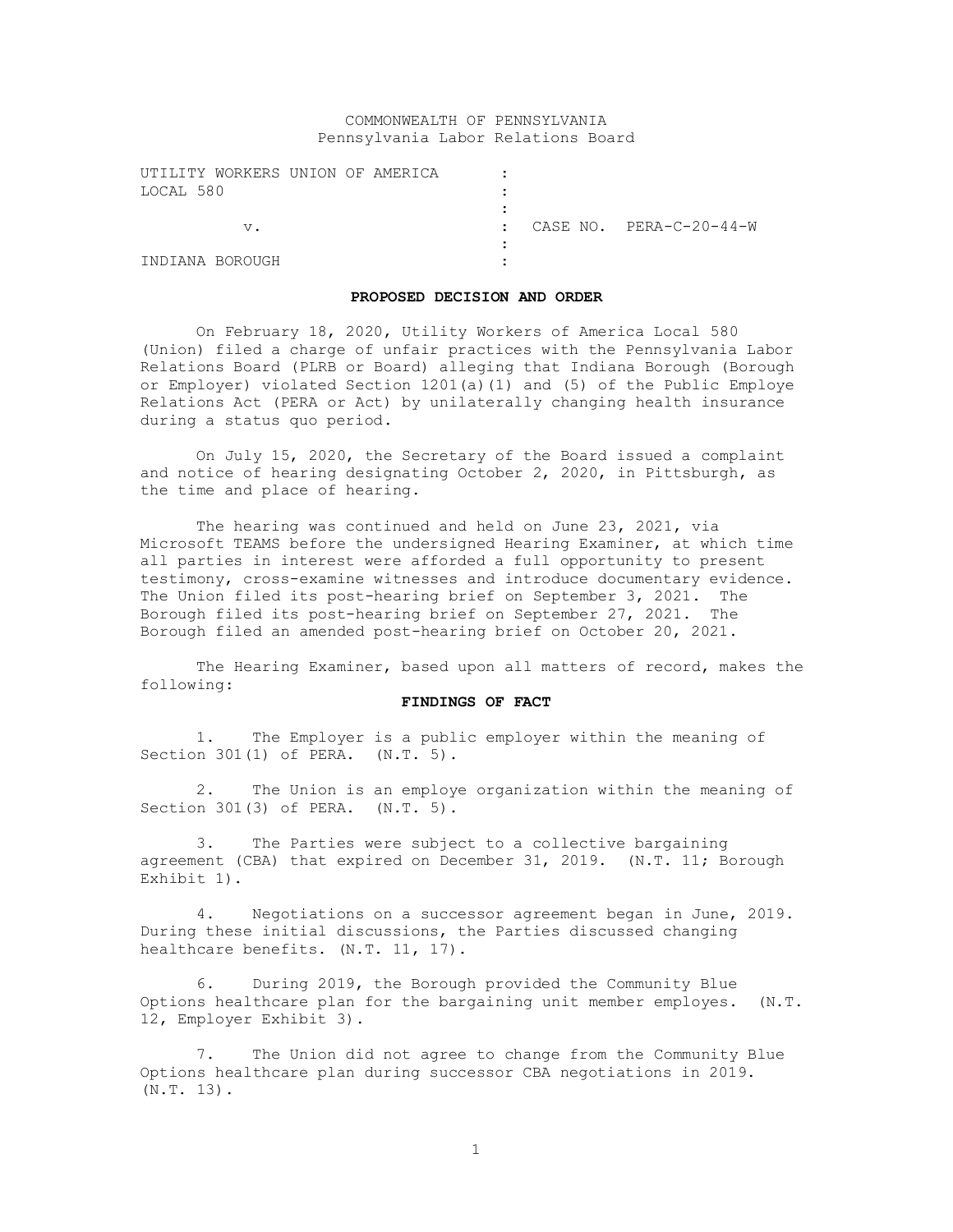8. The Community Blue Options plan expired on December 31, 2019, if it was not renewed. In the fall of 2019, the Borough explored different healthcare options because the Borough predicted a 12% increase in costs for healthcare in 2020 and wanted to lower those costs. (N.T. 26-27, 36-37).

9. After reviewing different available plans, the Borough selected the MunicipalBenefits Services PPO (MBS PPO) plan in late 2019. The Union never agreed to this change in healthcare plans. (N.T. 13, 36-39).

10. The new MBS PPO plan has an effective date of January 1, 2020. (Borough Exhibit 4).

11. In January, 2020, the Parties had a negotiation meeting where the Union learned that the Borough had switched healthcare plans from Community Blue Options to MBS PPO. (N.T. 13-15; Borough Exhibit 4).

12. With the Community Blue Options plan, bargaining unit members only had access to outlying (non-Pittsburgh) UPMC facilities and doctors. With the MBS PPO plan, the bargaining unit members have access to Highmark, AHN, independent and all UPMC facilities, providers and hospitals. Thus, the MBS PPO has an expanded network. With the Community Blue there was a \$1,000 (individual)/\$2,000 (family) deductible for each bargaining unit member. The bargaining unit member paid the first \$250 (individual)/\$500 (family) of that deductible and had an HRA that paid anything over \$250/\$500. With MBS PPO, the HRA was eliminated and deductibles were lowered to a flat \$250 (individual)/\$500 (family). Additionally, the MBS PPO plan and the Community Blue Options plan have different Total Maximum Out-of-Pocket ("TMOP") levels for employee only and family coverage. (N.T. 27-31; Borough Exhibit 8).

13. Article 30 of the CBA states in part:

Article 30. Insurance

. . .

The Borough shall provide full-time employees and their family, including dependent children enrolled in an accredited school, college, or university until child reaches the ages of twenty-six (26) years or as provided in the policy with the Community Blue Option, United Concordia Preferred (WPA) Dental Plan and an Optical Plan or equivalent plan. . . .

(Borough Exhibit 1, page 16).

14. At the time of the hearing, the Parties had not reached an agreement on a successor CBA and did not argue that the Parties had reached an impasse.

#### **DISCUSSION**

The Union alleges that the Borough committed an unfair labor practice in violation of Section 1201(a)(1) and (5) of PERA by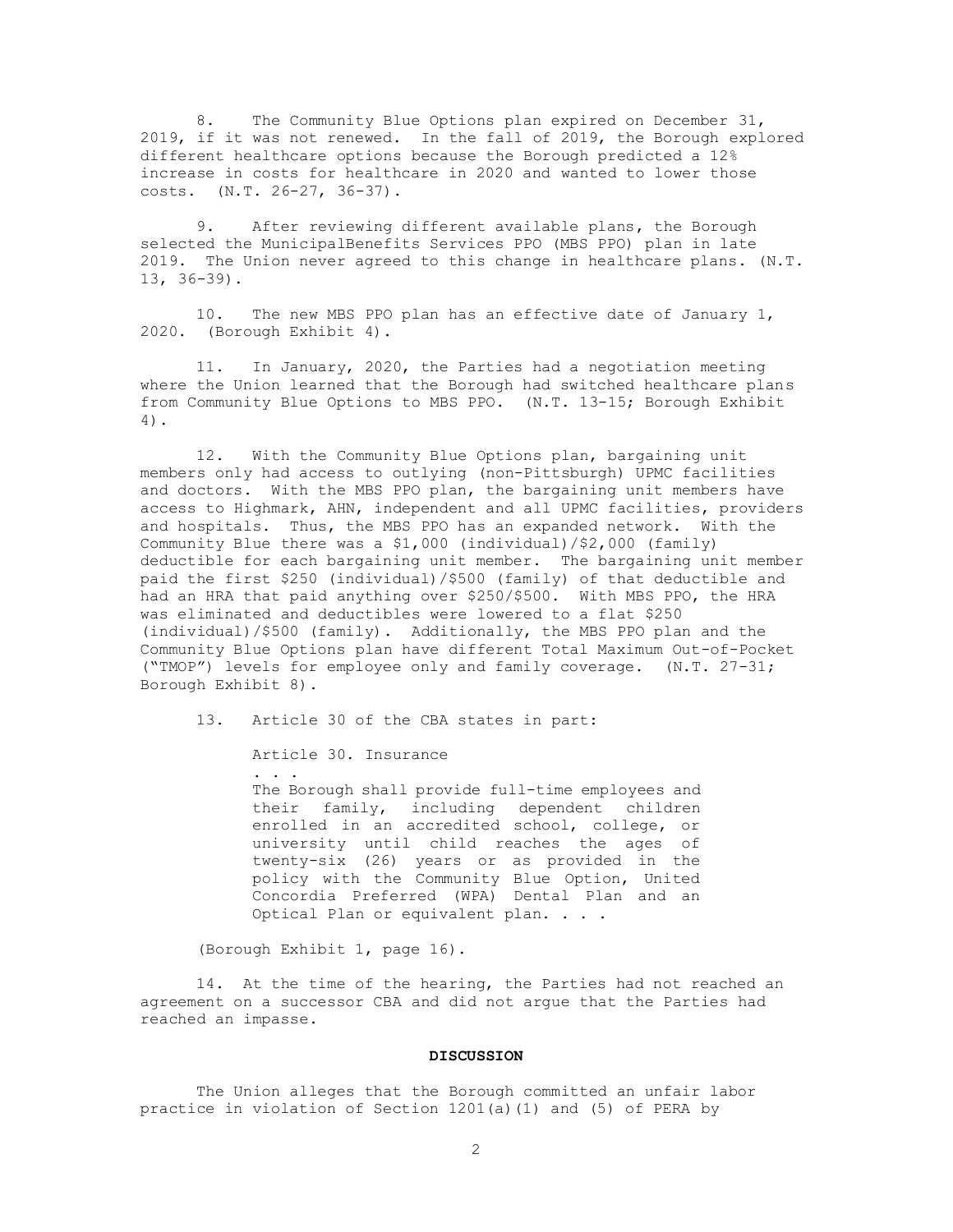unilaterally altering the status quo regarding health insurance when collective bargaining negotiations were ongoing and impasse had not been reached.

The Board has consistently supported the obligation of an employer to sustain the status quo with respect to mandatory subjects of bargaining (including healthcare) during a contract hiatus while the parties are engaged in negotiating a successor agreement. Appeal of Cumberland Valley School District, 483 Pa. 134 (1978) (holding that an employer may not withdraw the health care benefits provided in the expired contract inconsistent with the employer's bargaining position as a coercive bargaining tactic); Pennsylvania Labor Relations Board v. Williamsport Area School District, 486 Pa. 375 (1979) (holding that, during negotiations, an employer may not abandon the grievance mechanism in an expired contract); and Philadelphia Housing Authority v. Pennsylvania Labor Relations Board, 620 A.2d 594 (Pa. Cmwlth. 1993) (holding that employer may not implement its last offer absent impasse and a strike by the employes).

In this matter, it is clear that the changes to the health plan by the Borough were unilaterally implemented on January 1, 2020, in the status quo period after the expiration of the CBA. It is not contested in this matter that healthcare is a mandatory subject of bargaining. Thus, the Borough clearly committed an unfair practice in violation of Section 1201(a)(1) and (5) of PERA.

In defense of the charge, the Borough argues it has a contractual privilege to change health insurance plans. Both the Commonwealth Court and the Board have recognized the affirmative defense of contractual privilege. Pennsylvania State Troopers Ass'n v. PLRB, 804 A.2d 1291 (Pa. Cmwlth. 2002); Jersey Shore Area Sch. Dist., 18 PPER ¶ 18117 (Final Order, 1987).

In its Amended Post-Hearing Brief, the Borough argues the following:

> In defense of these charges, the Borough points to the following language from the parties' collective bargaining agreement:

> > The borough shall provide full-time employees and their family, including dependent children enrolled in an accredited school, college, or university until child reaches the age of twenty-six (26) years or as provided in the policy with the Community Blue Option, United Concordia Preferred (WPA) Dental Plan and an Optical Plan or equivalent plan.

(Ex. 1). The Borough argues that the above-quoted language provides it with the contractual authority to act as it did in changing the health insurance plan it offered to its employees. The language above clearly allows the Borough to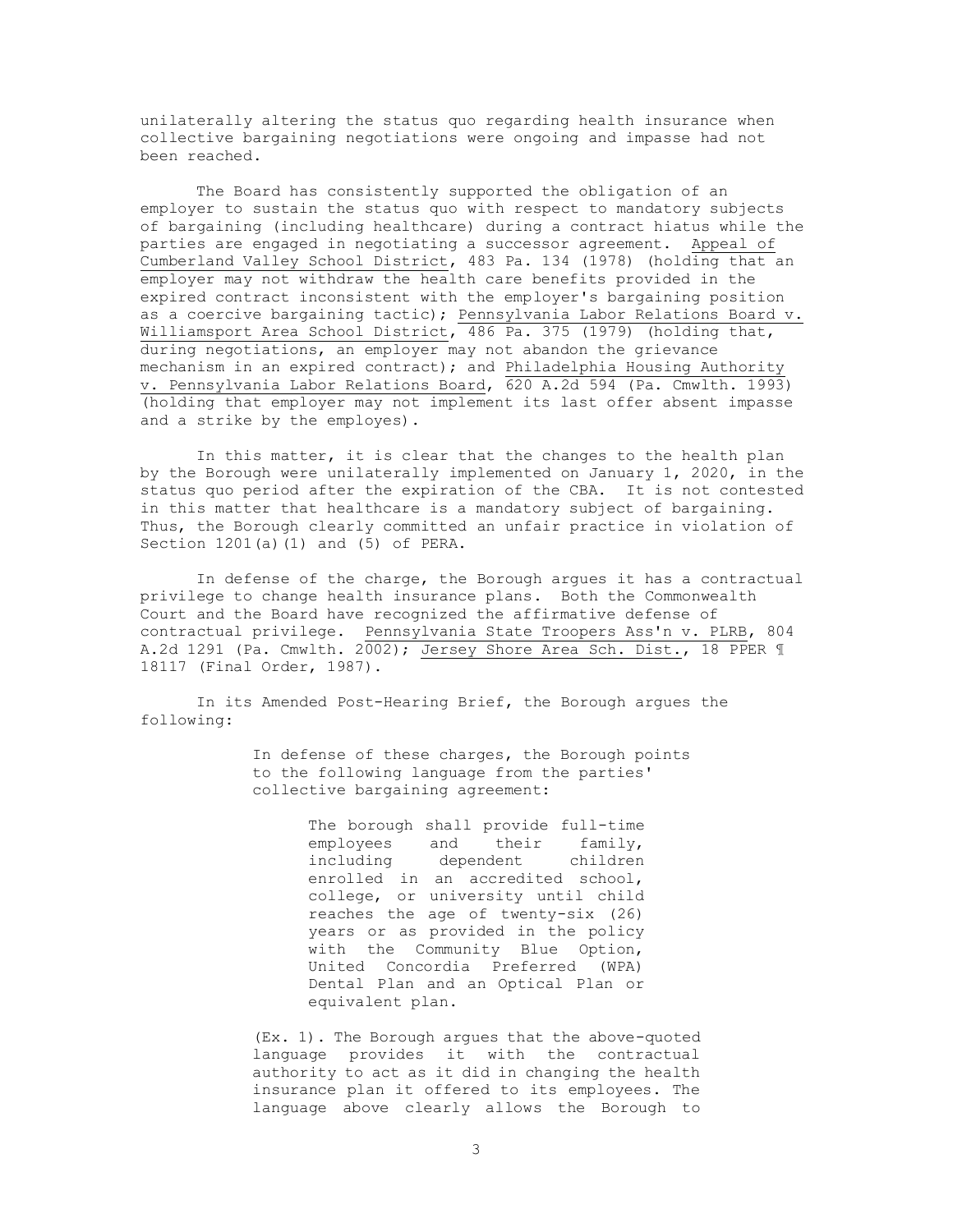provide the Community Blue plan or an equivalent plan. (Ex. 1). The only limitation on the Borough' s ability to switch plans contained in the above language is that the new plan be equivalent to the Community Blue plan. Accordingly, because the plans are equivalent, the Borough was contractually privileged to act as it did.

(Borough's Amended Post-Hearing Brief at 5-6).

I disagree. The Borough cannot succeed on a contractual privilege defense because the change happened in the status quo period after the expiration of the CBA and while the parties were negotiating a successor agreement. The Board's policy in these status quo cases is that contractual provisions, to the extent that they permit changes to mandatory subjects, must be frozen at contract expiration because those subjects are the issues for bargaining. Pennsylvania State Park Officers Association v. PLRB, 854 A.2d 674 (Pa. Cmwlth. 2004), appeal denied, 582 Pa. 704 (2005) (holding that the payment of increased wages in the form of longevity increases provided for in the expired contract must stop during the status quo because wages are mandatory subjects of bargaining at issue); Philadelphia Community College, 51 PPER ¶ 23 (Proposed Decision and Order, 2019). To permit a contract provision to allow a change in a mandatory subject of bargaining after expiration is to allow the *dynamic status quo* which the Board rejected in State Park Officers, supra. In Northampton County, 47 PPER 85 (Final Order, 2016), the Board more recently held that a union's express waiver to bargain changes to healthcare in a collective bargaining agreement did not survive contract expiration and that the employer could not unilaterally make those changes during the status quo period. The Board opined that its Northampton County decision was consistent with State Park Officers, supra, and that contractual provisions, to the extent that they permit changes to mandatory subjects, must be frozen at contract expiration because those subjects are the issues for bargaining during contract hiatus. The Board in Northampton County, supra, states "the [employer's] purported contractual right to effectuate a change to healthcare for bargaining unit employes must cease upon contract expiration to ensure fulfillment of the employes' statutory right to good faith bargaining over those benefits."

With the above law and policy in mind, it is clear that the Borough cannot succeed in its contractual privilege defense in this matter. When the contract expired, the Borough was providing to the bargaining unit members the Community Blue Options plan. The next day, at the beginning of the status quo, the Borough switched its healthcare plan to MBS PPO, which was a different plan. To allow the Borough to rely on an alleged contractual privilege defense during the status quo would be to allow a dynamic status quo, which is against the explicit policy of the Board.

In its Brief, the Borough further argues that January 1, 2020, is not the operable date and that the switch to MBS PPO happened before the expiration of the CBA. (Borough's Amended Post-Hearing Brief at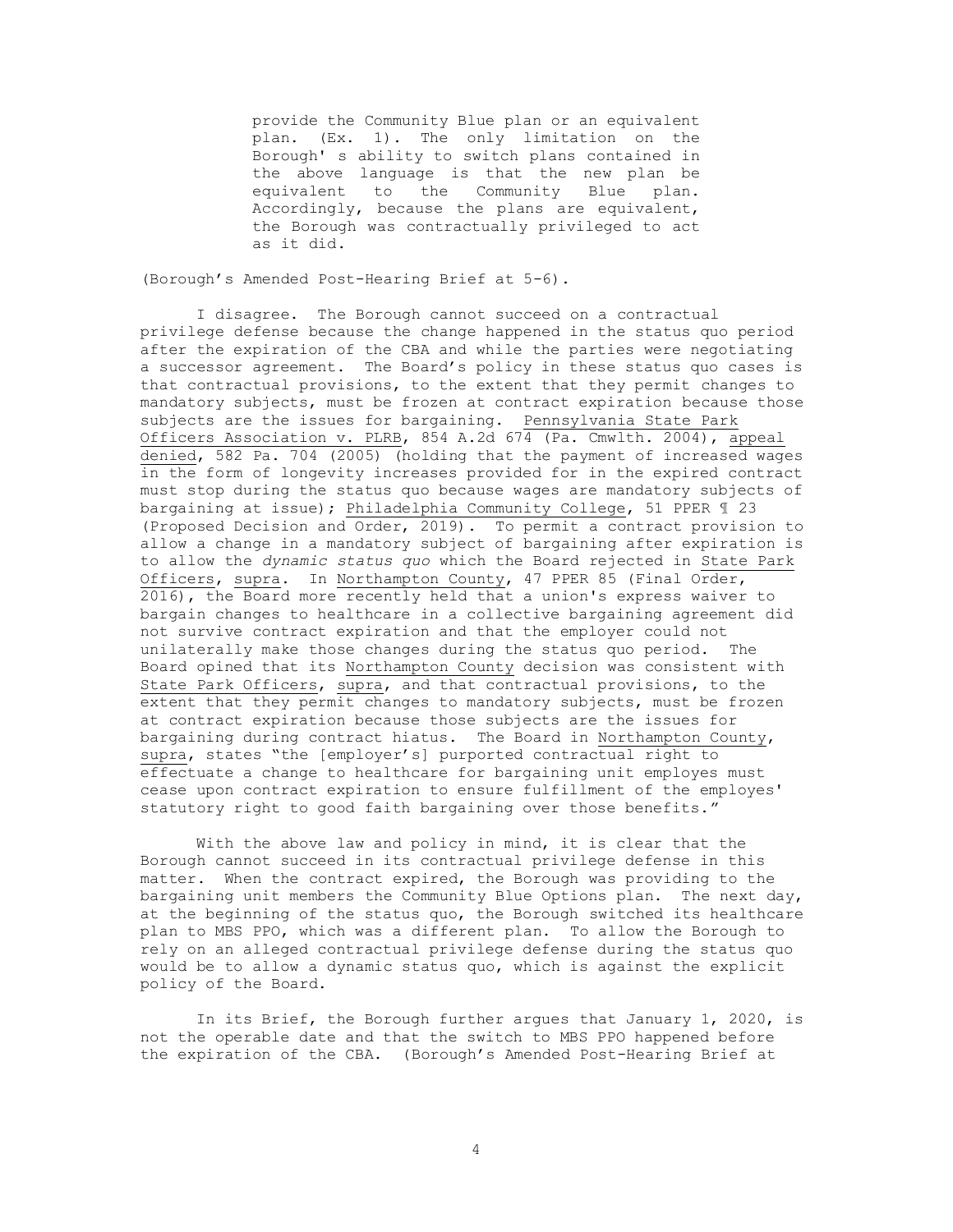14).<sup>1</sup> However, what is important for this case is that the change to the bargaining unit member's healthcare plan happened in the status quo. On December 31, 2019, when the CBA expired, the bargaining unit members had Community Blue Options. On January 1, 2020, in the status quo, the bargaining unit members had MBS PPO. This is the important and relevant change. The Board has clearly said that any contractual right to change a healthcare plan "cease[s] upon contract expiration." Northampton County, supra. As soon as the CBA expired on December 31, 2019, the Borough had no right to change healthcare provisions. The Parties were in contract negotiations beginning in the Summer of 2019. The Borough should have foreseen that any change to healthcare for the bargaining unit members would have occurred in status quo and that any alleged contractual privilege to change healthcare to an "equivalent plan" would be void as soon as the CBA expired on December 31, 2019. The options available to the Borough were to either keep the existing healthcare coverage into the status quo or, through collective bargaining, reach an agreement with the Union on the issue of healthcare. By unilaterally changing healthcare in the status quo, the Borough has effectively removed healthcare as a bargainable topic which is firmly against Board policy and PERA.

The Borough alternatively argues that a contractual privilege rooted in sound arguable basis survives into the status quo. The Borough cites five cases to support its contention that "[t]here are countless examples of the Board allowing, analyzing, and often upholding "sound arguable basis" arguments offered to defend against charges filed in response to unilateral changes that occurred after the expiration of the CBA." (Borough's Amended Post-Hearing Brief at 16). The Borough cites White Oak Borough, 39 PPER 159 (Proposed Decision and Order, 2008). I find that case distinguishable because it deals with a change related to inherent managerial policy and not a mandatory subject of bargaining. The Borough cites Ridgway Area School District, 38 PPER 21 (Proposed Decision and Order, 2007). I find that case distinguishable because the Hearing Examiner in that matter incorrectly states that the employer had a "contractual privilege" to expand bargaining topics after the expiration of a CBA. A careful reading of Ridgeway shows that the employer in that matter waited until the expiration of a CBA that had language limiting possible negotiations to begin broad negotiations with the union in that matter. Thus, the employer was not "contractually privileged" in the sense put forth by the Borough in this case. The employer in Ridgeway was merely unbound by contract language when a previous CBA expired. The Borough also cites Southeastern Pennsylvania Transportation Authority, 35 PPER 29 (Proposed Decision and Order, 2004). I find the Borough's reliance on that case misplaced as the Hearing Examiner in that case clearly holds "[w]hile it is true that at the time of the unilateral change the parties' last collective bargaining agreement had expired and the new

 $1$  The Borough points to Borough Exhibit 7 (a plan election form signed by Union President Brudnock in mid-December, 2019) to partially support its arguments in this context. I do not find this document to be persuasive evidence and, to the extent the Borough argues it shows knowledge or concurrence by the Union as to the change in health care plans, I credit instead the testimony of Brudnock (N.T. 13) that the Union had no knowledge of the plan change prior to January 1, 2020, and certainly did not agree to it.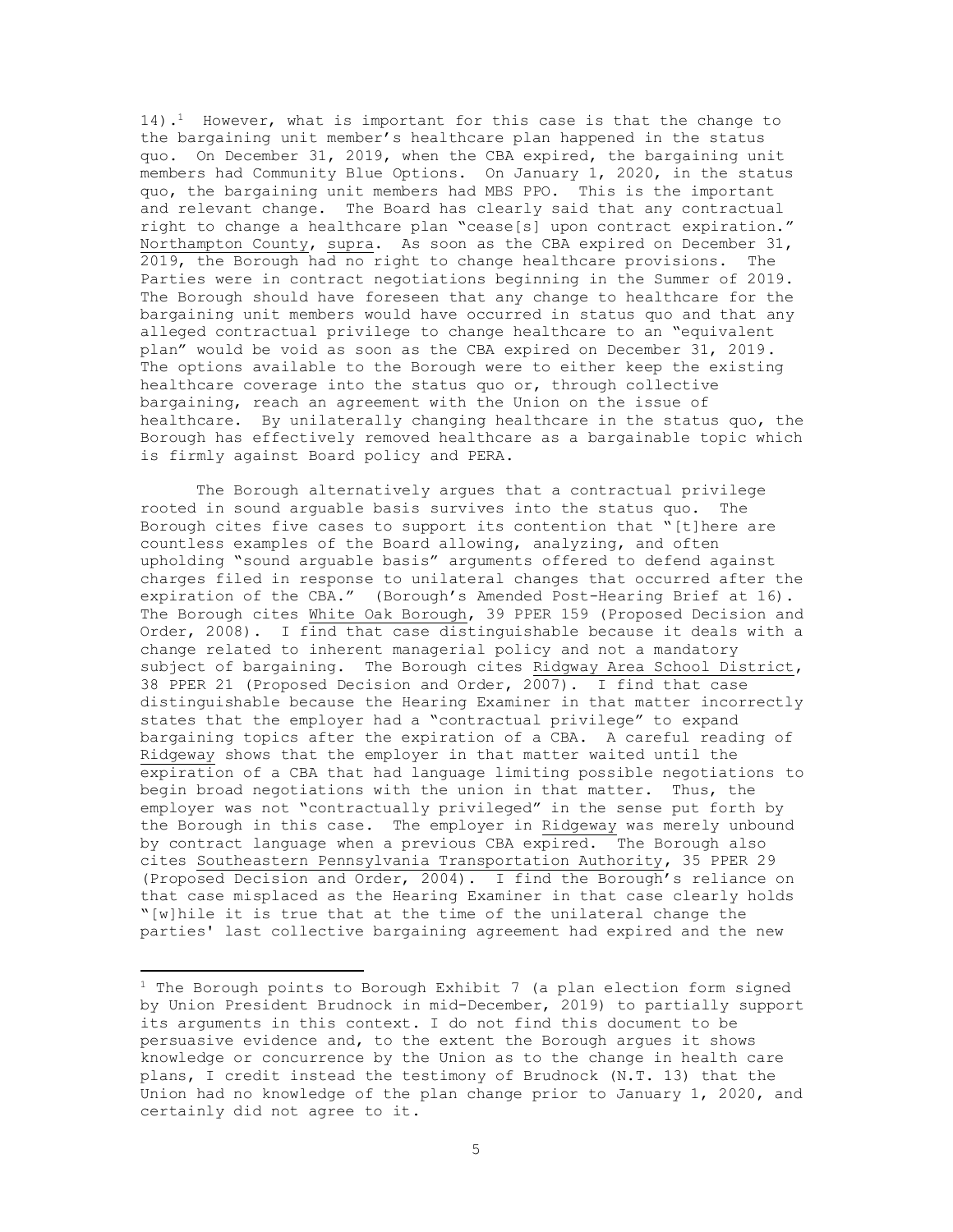collective bargaining agreement was yet to be agreed upon, SEPTA was bound, under Board law, to maintain the status quo." The Borough cites Philadelphia Community College, supra. I find that Philadelphia Community College is distinguishable insofar as the Hearing Examiner found that the employer exercised its inherent managerial rights and was not bound by previous agreement. This matter, in contrast, deals with a change to a mandatory subject of bargaining. Finally, the Borough argues that Northampton County, supra, is distinguishable because it dealt with a waiver defense, and not a sound arguable basis defense. (Borough's Brief at 19-20). I find that distinction is not dispositive as both defenses (waiver and sound arguable basis) are, at their core, similar defenses rooted in a CBA or other agreement which predate the commencement of the status quo period. It makes no difference if an employer who changes mandatory subjects of bargaining during a status quo after the expiration of CBA relies on waiver or sound arguable basis: their actions are similar violations of the Board's policy against a dynamic status quo.

For the above reasons, the Borough has committed unfair practices in violation of Section 1201(a)(1) and (5) of PERA. As a remedy, the Borough is ordered to return the bargaining unit member's health care to the status quo that existed at the expiration of the CBA on December 31, 2019. That is, the Borough is ordered to immediately reinstate the Community Blue Options plan. To the extent that any bargaining unit members suffered monetary losses from the switch from Community Blue Options to MBS PPO since January 1, 2020, the Borough shall reimburse those bargaining unit members and make them whole including statutory interest of 6% *per annum*. To the extent that bargaining unit members benefited monetarily from the change in healthcare plans on January 1, 2020, they shall not be required to disgorge any of the monetary benefits to the Borough. However, the Borough may use any monetary benefits accrued in such a manner to offset any claimed monetary losses by the bargaining unit members as a result of the change of healthcare plans on January 1, 2020.

## **CONCLUSIONS**

The Hearing Examiner, therefore, after due consideration of the foregoing and the record as a whole, concludes and finds:

1. The Borough is a public employer within the meaning of Section 301(1) of PERA.

2. The Union is an employe organization within the meaning of Section 301(3) of PERA.

3. The Board has jurisdiction over the parties hereto.

4. The Borough has committed unfair practices in violation of Section 1201(a)(1) and (5) of PERA.

### **ORDER**

In view of the foregoing and in order to effectuate the policies of PERA, the Hearing Examiner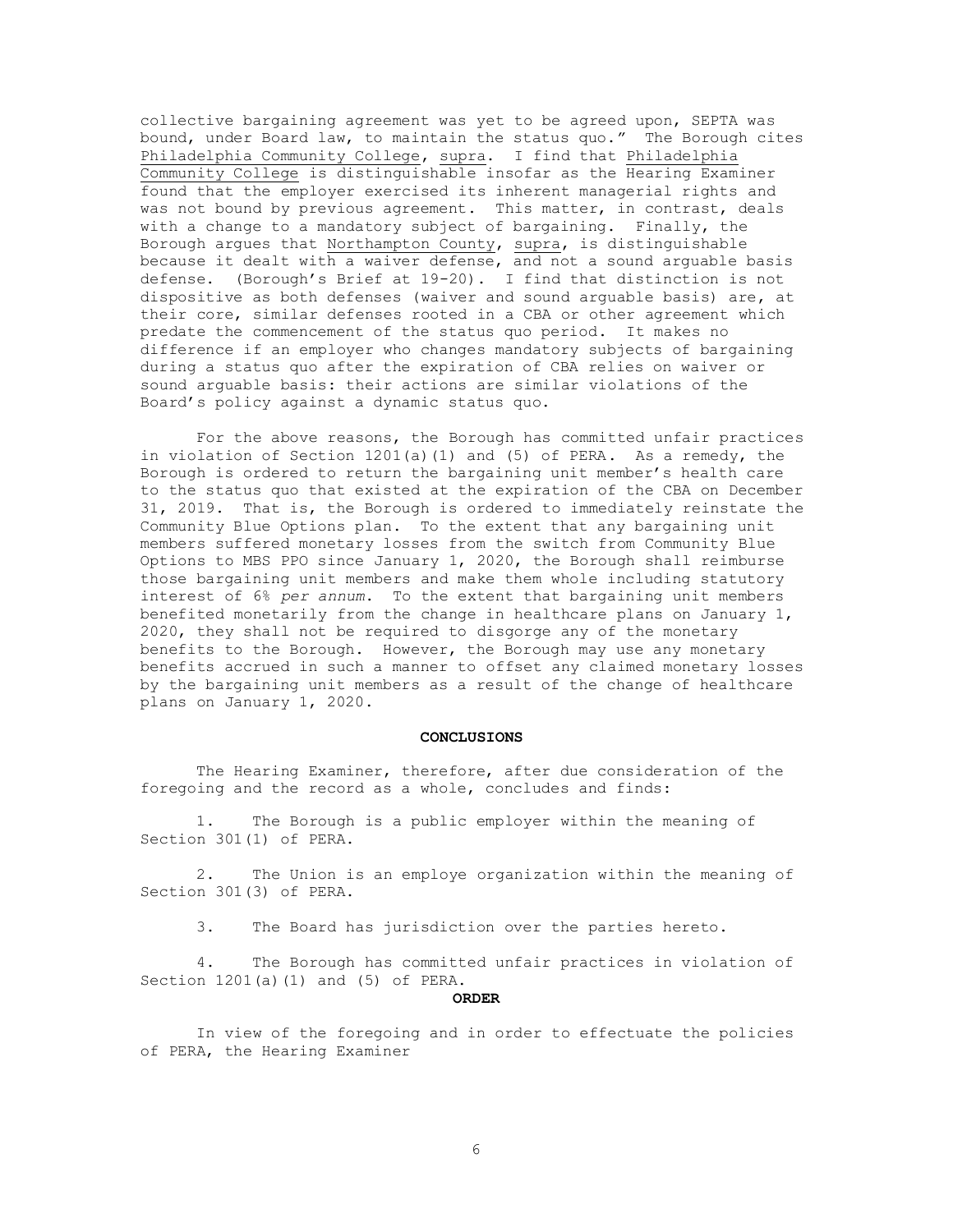## **HEREBY ORDERS AND DIRECTS**

that Indiana Borough shall:

1. Cease and desist from interfering, restraining or coercing employes in the exercise of the rights guaranteed in Article IV of the Act.

2. Cease and desist from refusing to bargain collectively in good faith with an employe representative which is the exclusive representative of employes in an appropriate unit, including but not limited to the discussing of grievances with the exclusive representative.

3. Take the following affirmative action which the Hearing Examiner finds necessary to effectuate the policies of PERA:

(a) Immediately reinstate the status quo with respect to healthcare that existed on December 31, 2019, including, but not limited to, reinstating the Community Blue Options plan for bargaining unit members;

(b) Immediately make bargaining unit members whole for any monetary losses suffered as a result of the change from Community Blue Options to MBS PPO with statutory interest of six percent *per annum* in the manner described in the Proposed Decision and Order;

(c) Post a copy of this Decision and Order within five (5) days from the effective date hereof in a conspicuous place readily accessible to the bargaining unit employes and have the same remain so posted for a period of ten (10) consecutive days;

(d) Furnish to the Board within twenty (20) days of the date hereof satisfactory evidence of compliance with this Decision and Order by completion and filing of the attached Affidavit of Compliance; and

(e) Serve a copy of the attached Affidavit of Compliance upon the Union.

## **IT IS HEREBY FURTHER ORDERED AND DIRECTED**

that in the absence of any exceptions filed pursuant to 34 Pa. Code § 95.98(a) within twenty (20) days of the date hereof, this decision and order shall become and be absolute and final.

**SIGNED, DATED AND MAILED** at Harrisburg, Pennsylvania, this twenty-seventh day of October, 2021.

PENNSYLVANIA LABOR RELATIONS BOARD

/s/ Stephen A. Helmerich STEPHEN A. HELMERICH, Hearing Examiner